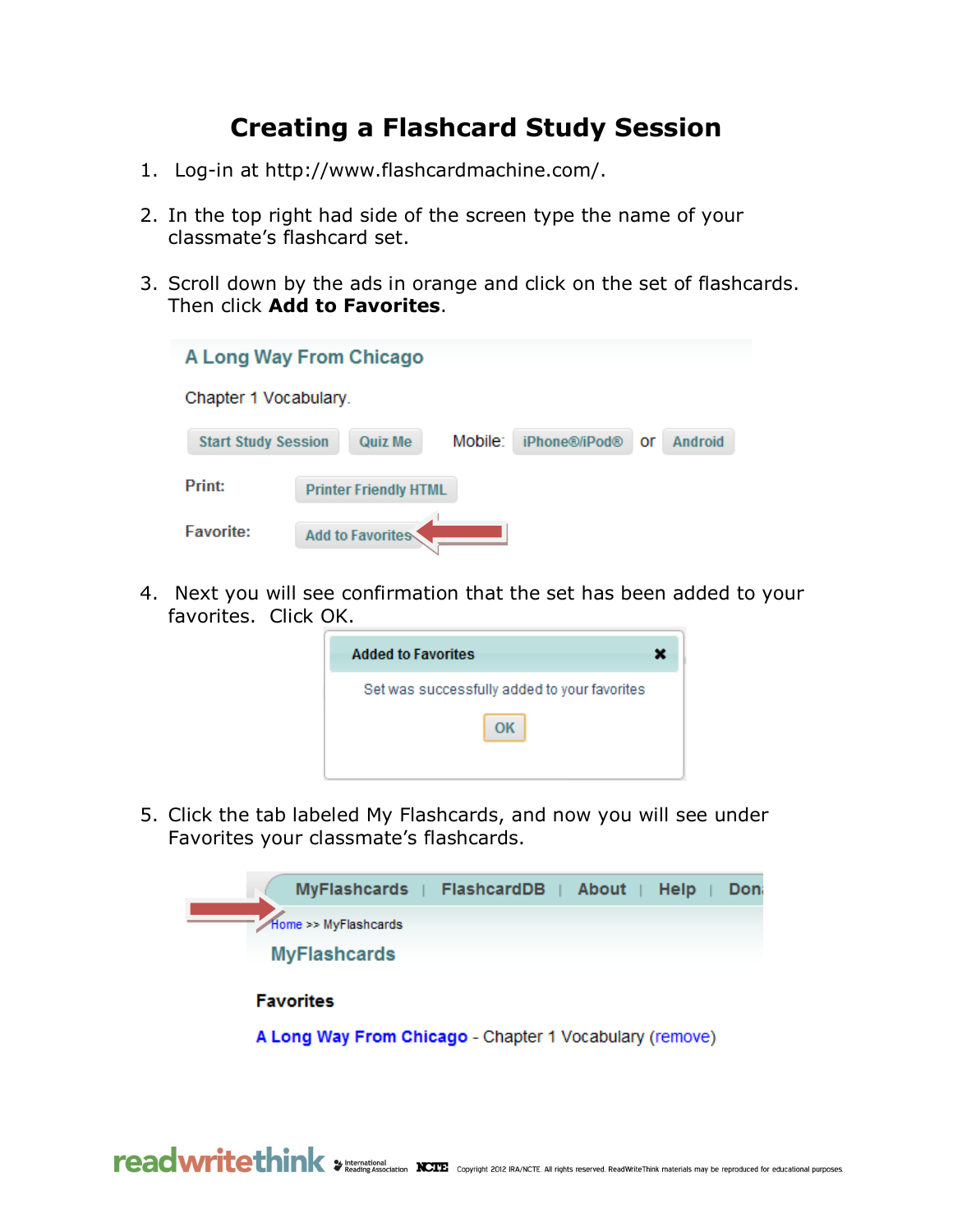6. Click the button **Study Multiple Sets** and then the screen will show all sets, those that you have created and those that you have marked as your favorites. Check those you want to study and then the button **Start Study Session.** Now you will see the cards from both sets.

|                                                   | $MyFlasheards$   FlashcardDB    | About 1<br>Help |  |  |  |  |  |
|---------------------------------------------------|---------------------------------|-----------------|--|--|--|--|--|
| Home >> MyFlashcards >> Study Multiple Sets       |                                 |                 |  |  |  |  |  |
| <b>Study Multiple Sets</b> Return to MyFlashcards |                                 |                 |  |  |  |  |  |
| <b>My Sets</b>                                    | $\mathbb{Z}$ test (2)           |                 |  |  |  |  |  |
| <b>My Favorites</b>                               | A Long Way From Chicago (6)     |                 |  |  |  |  |  |
| <b>Selected Sets</b>                              | test                            | Up Down         |  |  |  |  |  |
|                                                   | A Long Way From Chicago Up Down |                 |  |  |  |  |  |
|                                                   | <b>Start Study Session</b>      | <b>Quiz Me</b>  |  |  |  |  |  |

7. To use the **Quiz Me** button, you must first flag the flashcards you want in the quiz. Go through the flashcards and click **Flag Card** for those cards you want to include in a quiz. When you have marked all the words you want in your quiz, click **End Session**.

|                         |      |                 | A Long Way From Chicago | <b>AND</b> |
|-------------------------|------|-----------------|-------------------------|------------|
| <b>Previous</b><br>Card |      |                 | #1/6<br>Term            | ext<br>ard |
|                         |      |                 | tarry                   |            |
|                         | 7742 |                 | <b>Cancelled</b>        |            |
|                         | 7361 | F9              | <b>Aircraft Delayed</b> |            |
|                         | 9357 | C <sub>11</sub> | <b>On Time</b>          |            |
|                         | 4066 | F4A             | <b>Aircraft Delayed</b> |            |
|                         | 6279 | <b>B6</b>       | <b>Aircraft Delayed</b> |            |
|                         | 4421 | C <sub>25</sub> | <b>Aircraft Delayed</b> |            |
|                         | 4322 | F <sub>1D</sub> | <b>Closed</b>           |            |
|                         | 7225 | C7              | <b>Aircraft Delayed</b> |            |
|                         |      |                 |                         |            |

reading Association NCIE Copyright 2012 RA/NCTE. All rights reserved. ReadWriteThink materials may be reproduced for educational purposes.